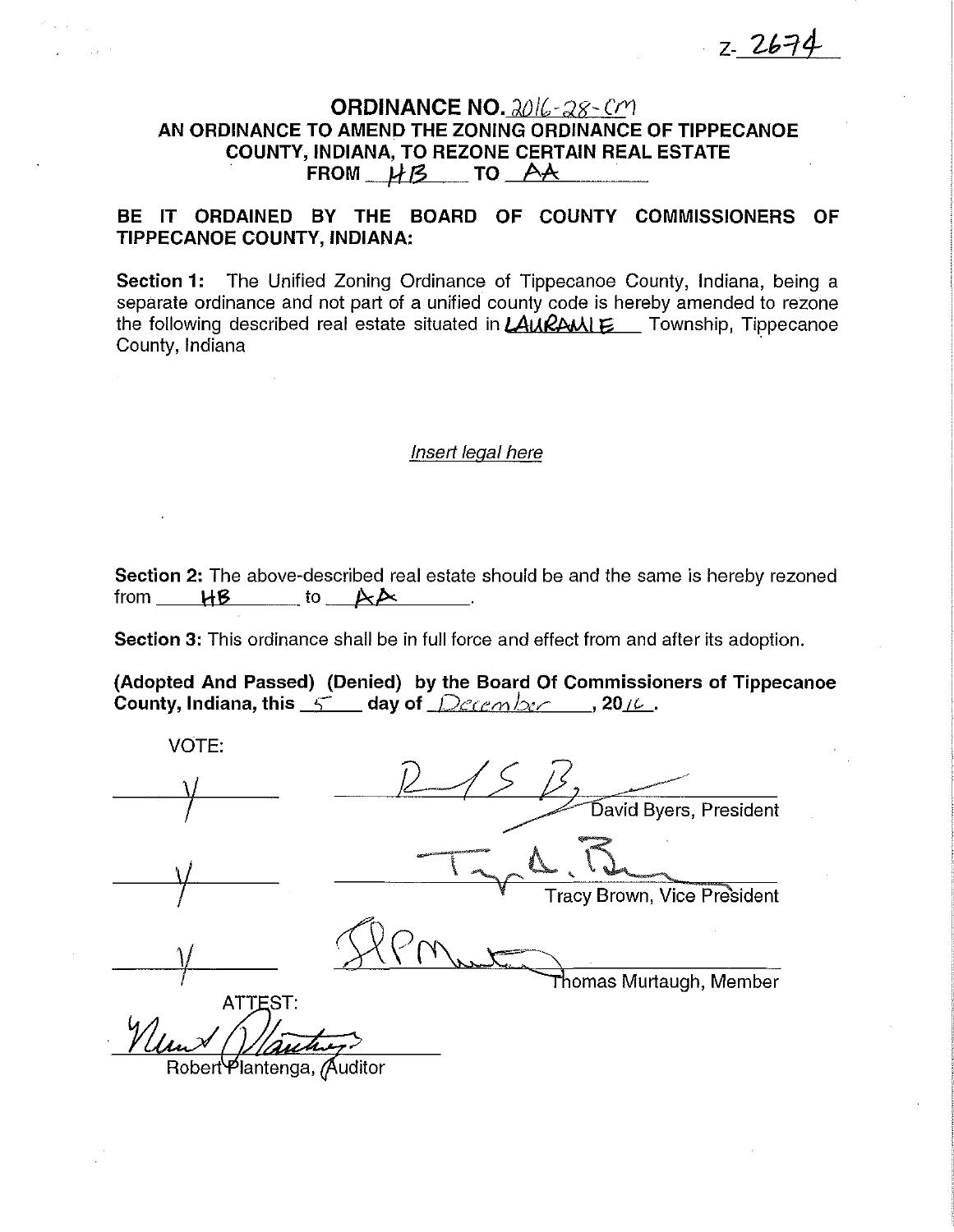ALSO: A tract of two and fifty-seven hundreds (2,57) acres more or less, described as follows: Beginning two hundred thirty-nine (239) feet West of the South East corner of the South West Quarter of Section Thirteen (13), in Township Twenty-One (21) North, Range<br>Three (3) West thence West four hundred forty-four (444) feet; thence North five hundred five and thirty-one hundredths (505.31) feet to the center of State Road 52; thence South 42\* East to the place of beginning, the same being a part of the South East Quarter of the South West Quarter of Section Thirteen (13), in Township Twenty-One (21) North, Range Three (3) West, lying North of State Road 28 and West of State Road 52.

٠,

Located in lauramie Township, Tippecanoe County, Indiana.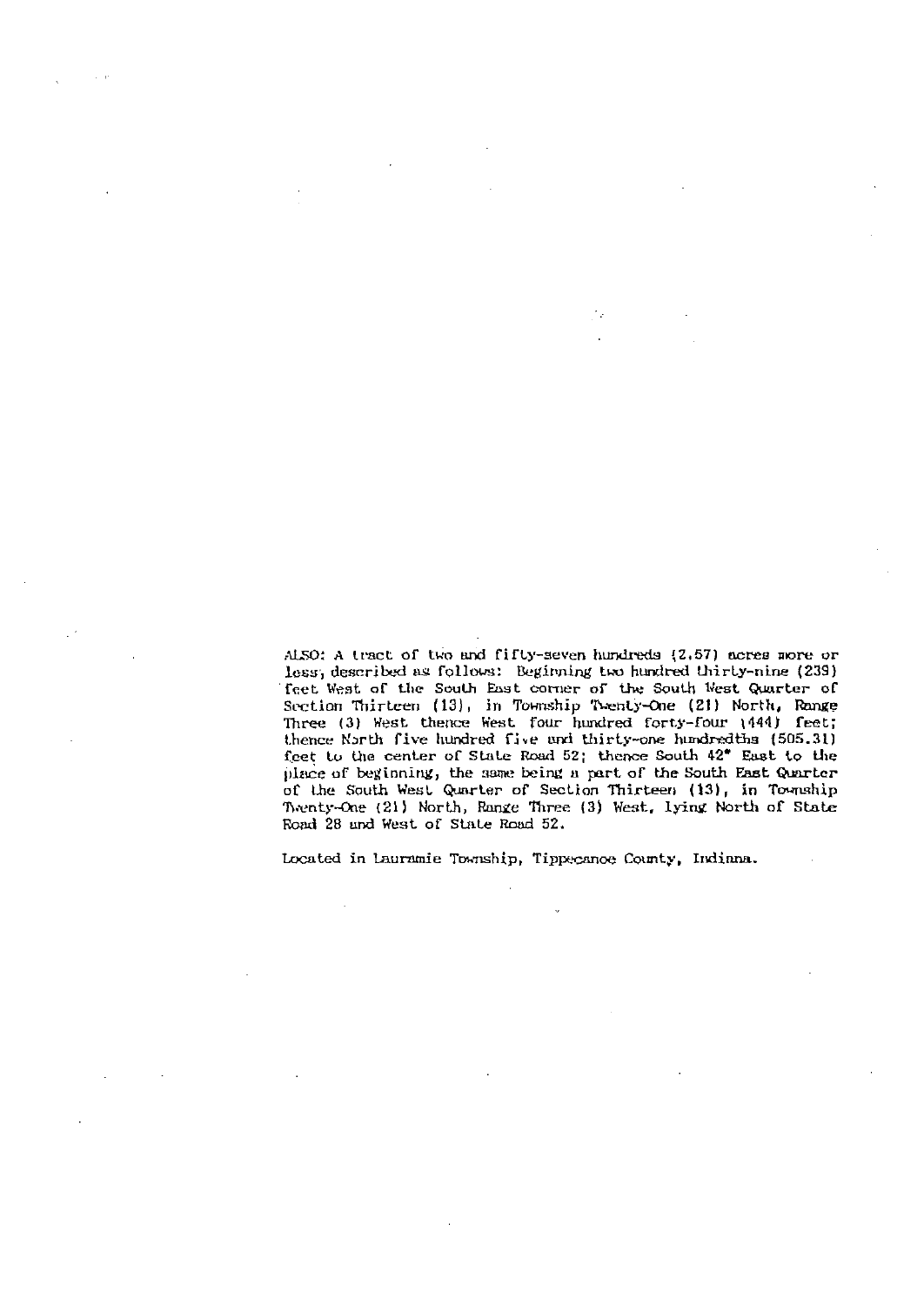$A_{re}$   $P$   $\ell$  an  $C$  ommission

of TIPPECANOE COUNTY

20 NORTH 3RD STREET LAFAYETTE, INDIANA 47901-1209

(765) 423-9242 (765) 423-9154 [FAX] www.tippecanoe.in.gov/ape

SALLIE DELL FAHEY EXECUTIVE DIRECTOR

November 17, 2016 Ref. No.: 16-289

Tippecanoe County Commissioners 20 North 3<sup>rd</sup> Street Lafayette, IN 47906

### **CERTIFICATION**

RE: **Z-2674--DAWN JOHANNA RIDGWAY (HB to AA):**  Petitioner is requesting rezoning of 2.57 acres located at the northwest corner of SR 28 and US 52 South in Lauramie 13 (SW) 21-3.

Dear Commissioners:

As Secretary to the Area Plan Commission of Tippecanoe County, I do hereby certify that at a public hearing held on November 16, 2016 the Area Plan Commission of Tippecanoe County voted 13 yes - 0 no on the motion to rezone the subject real estate from HB to AA. Therefore, the Area Plan Commission of Tippecanoe County recommends to the Tippecanoe County Commissioners that the proposed rezoning ordinance be APPROVED for the property described in the attachment.

Public Notice has been given that this petition will be heard before the Tippecanoe County Commissioners at their December 5, 2016 regular meeting. Petitioners or their representatives must appear to present their case.

Sincerely,

alle Killl Tahuy lie Dell Fahey Executive Director

SDF/lmu

Enclosures: Staff Report & Ordinances

cc: Dawn Ridgway Mike Wolf, Tippecanoe County Building Commissioner

Planning for Lafayette, West Lafayette, Dayton, Battle Ground, Clarks Hill and Tippecanoe County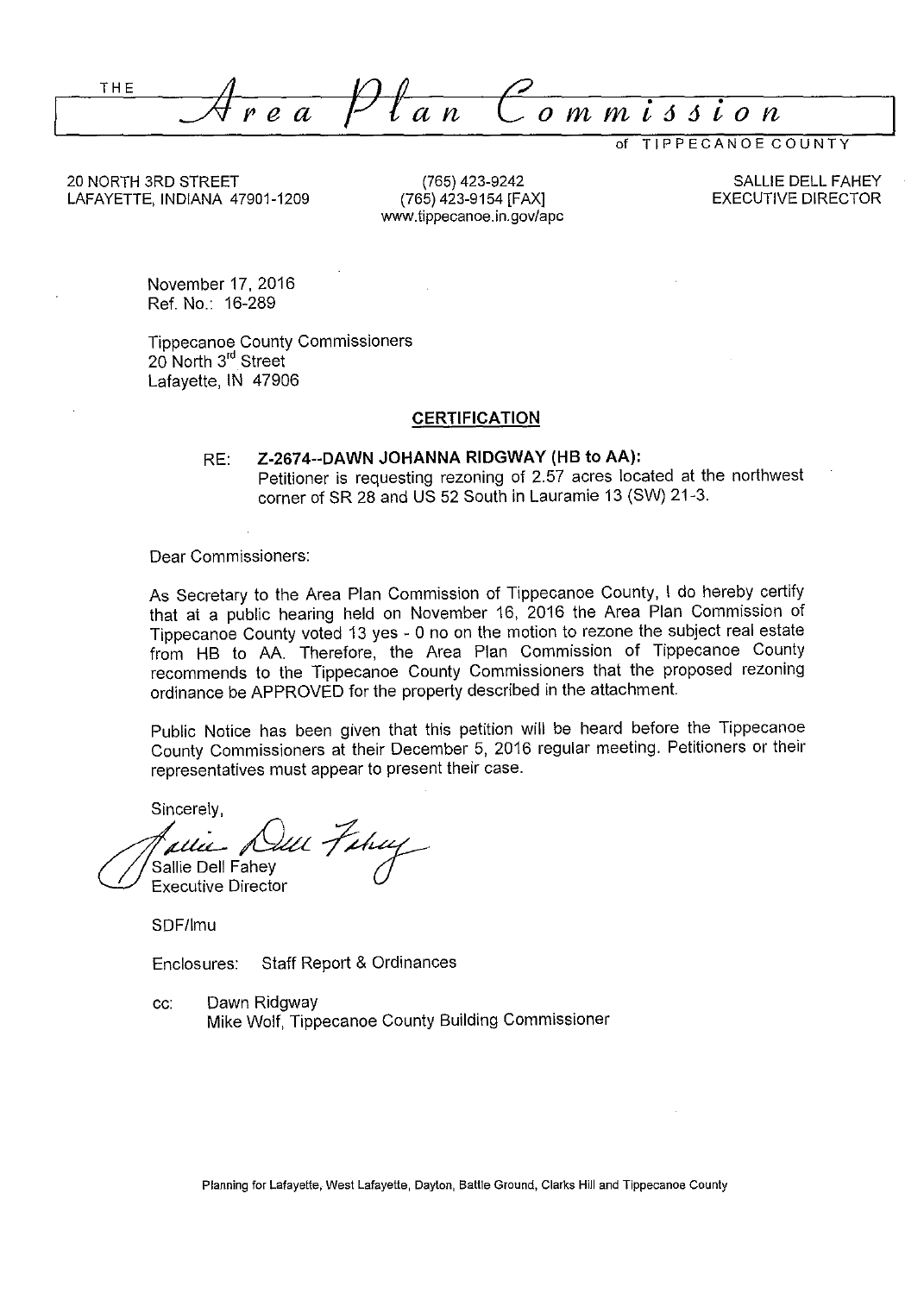THE  $\mathcal{A}$ rea  $\sigma$  m m

of TIPPECANOE COUNTY

20 NORTH 3RD STREET LAFAYETTE, INDIANA 47901-1209

(765) 423-9242 (765) 423-9154 [FAX] www.tippecanoe.in.gov/apc

SALLIE DELL FAHEY EXECUTIVE DIRECTOR

November 17, 2016 Ref. No.: 16-289

Tippecanoe County Commissioners 20 North 3<sup>rd</sup> Street Lafayette, JN 47906

### **CERTIFICATION**

RE: **Z-2674--DAWN JOHANNA RIDGWAY (HB to AA):**  Petitioner is requesting rezoning of 2.57 acres located at the northwest corner of SR 28 and US 52 South in Lauramie 13 (SW) 21-3.

Dear Commissioners:

As Secretary to the Area Plan Commission of Tippecanoe County, I do hereby certify that at a public hearing held on November 16, 2016 the Area Plan Commission of Tippecanoe County voted 13 yes - 0 no on the motion to rezone the subject real estate from HB to AA. Therefore, the Area Plan Commission of Tippecanoe County recommends to the Tippecanoe County Commissioners that the proposed rezoning ordinance be APPROVED for the property described in the attachment.

Public Notice has been given that this petition will be heard before the Tippecanoe County Commissioners at their December 5, 2016 regular meeting. Petitioners or their representatives must appear to present their case.

Sincerely,

 $^{4}$ allie Dell Fahey Executive Director

SDF/lmu

Enclosures: Staff Report & Ordinances

cc: Dawn Ridgway Mike Wolf, Tippecanoe County Building Commissioner

**Planning for Lafayette,. West Lafayette, Dayton, Battle Ground, Clarks Hill and Tippecanoe County**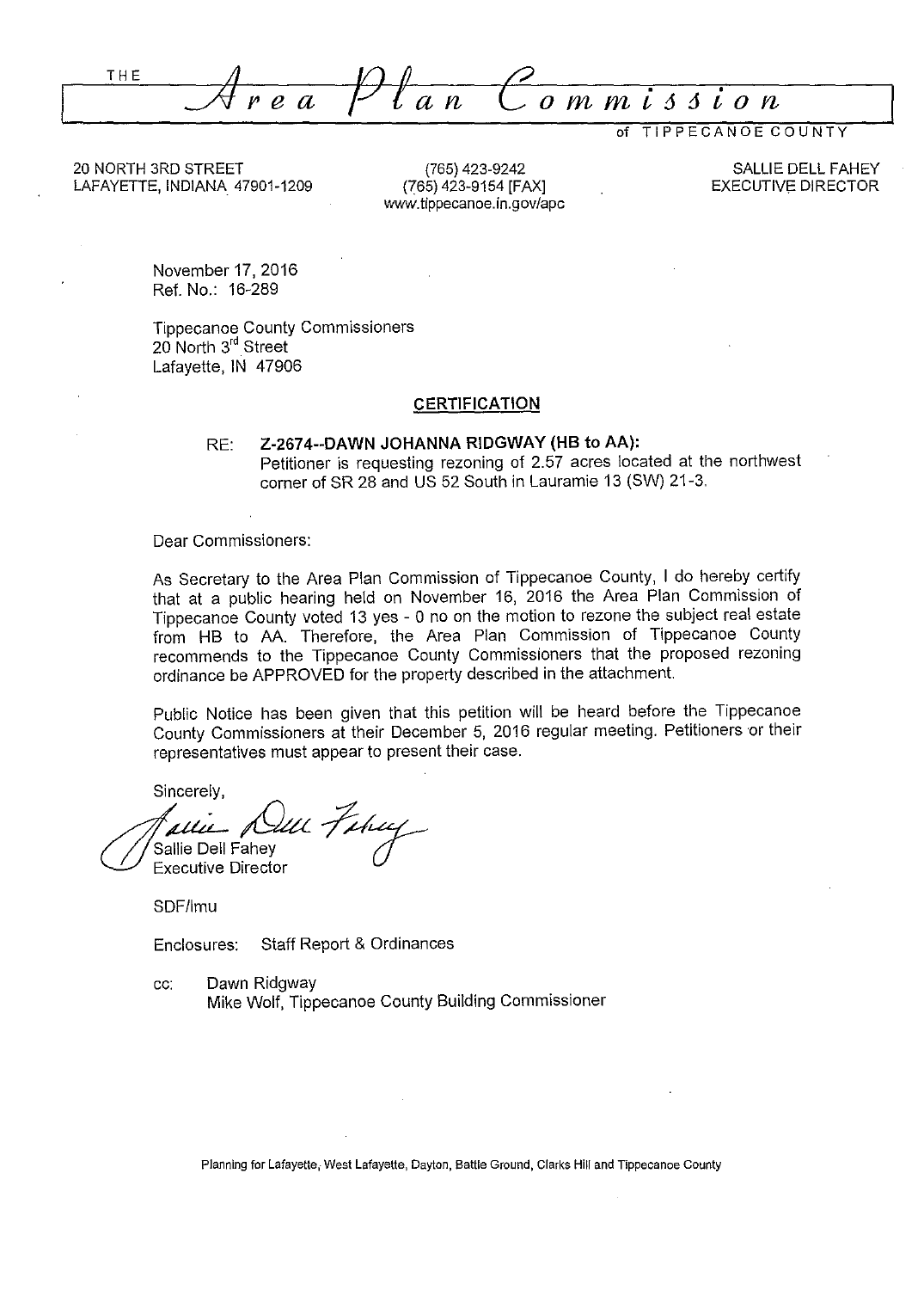# Z-2674 DAWN JOHANNA RIDGWAY (HB to AA)

# STAFF REPORT November 10, 2016